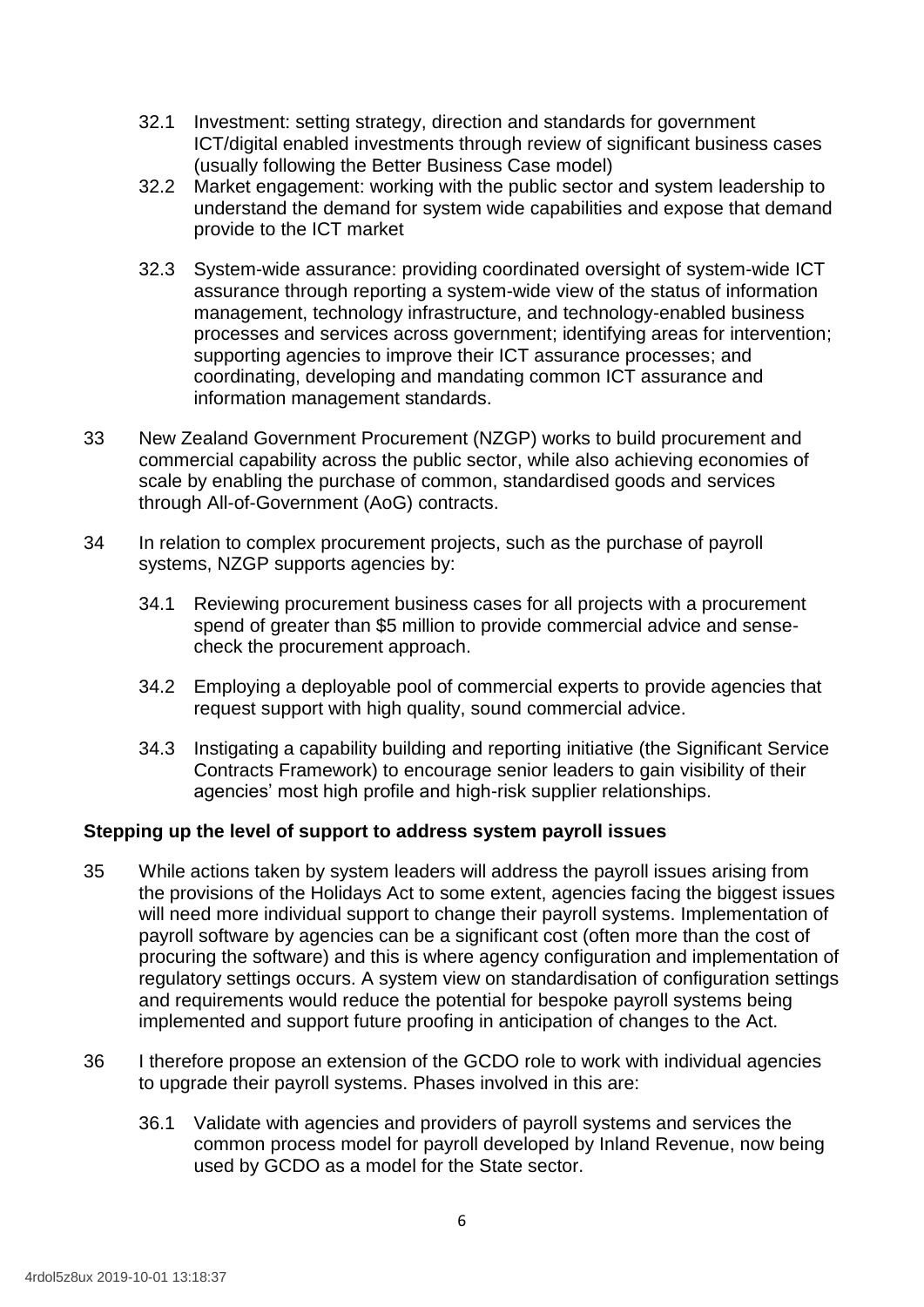- 36.2 Coordinate an approach to the market on behalf of government to ensure the alignment of payroll software and services against the common process model, potentially making this available in the newly-developed digital procurement platform
- 36.3 Develop guidance for agencies to undertake "secondary" procurements for their individual selection of payroll software and services.
- 37 Once a group of suitably qualified suppliers is established in the market through this process, each agency would then engage with them to select a preferred partner and engage in a transition project to address their payroll needs. These projects will be quite specific to each agency given the nature of the Holidays Act interpretation and varying employee terms & conditions.
- 38 Developing options for standard system configuration settings would draw on input from MBIE's guidance on administration of the Holiday's Act and employment terms and conditions within the public sector.
- 39 I also propose that the GCDO is appointed to lead a system wide work programme supported by the SSC, NZGP and MBIE as policy owner of the Holiday's Act (both as regulator and in supporting compliance with the Act), to provide oversight to address the issues arising from the provisions of the Holidays Act, working with agencies as they carry out their payroll projects in a more systematic way.<sup>1</sup>
- 40 This programme of work will ensure that agencies have more effective and consistent payroll processes through alignment with a common process model that will be kept current with good practice and legislative requirements. It will also deliver on-going cost savings to government by removing the need for agencies to design bespoke payroll processes, manage costly and lengthy procurement processes, and invest in complex configurations of payroll systems.
- 41 The scope of the programme includes all Public and non-Public service departments and selected Crown entities<sup>2</sup>. GCDO, SSC and MBIE would jointly report back to the Cabinet Government Administration and Expenditure Review Committee by November 2019 on progress and any further steps that may be needed.
- 42 The actions in the work programme (outlined in more detail in Annex 2) would:
	- 42.1 Embed guidance for meeting the provisions of the current Holidays Act such as seminars and workshops, discussion through the government HR network, and identifying champions and centres of excellence;
	- 42.2 Optimise investment for system software upgrade/replacement (value for money on each agency's service procurement) by considering the various

**.** 

 $<sup>1</sup>$  SSC would maintain an overview of agency progress towards compliance with the Act. MBIE would remain</sup> responsible for the interpretation of the Act and ensuring that guidance through then programme is aligned with emerging proposals for legislative change proposed by the Holidays Act Taskforce.

<sup>&</sup>lt;sup>2</sup> Accident Compensation Corporation, Earthquake Commission, Housing New Zealand Corporation, New Zealand Transport Agency, New Zealand Trade and Enterprise, New Zealand Qualifications Authority, Tertiary Education Commission, and District Health Boards)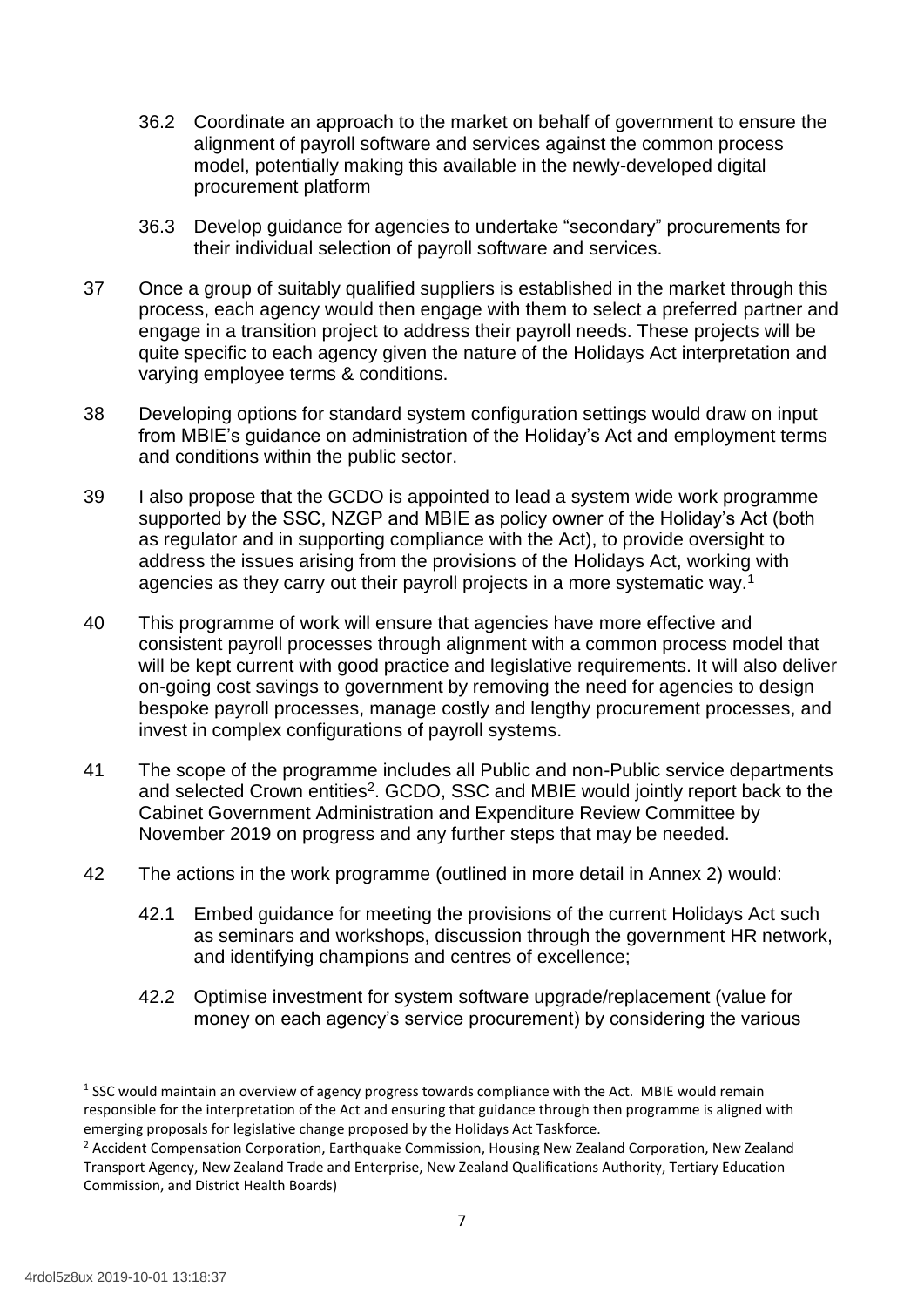individual agency investments, in the context of a system wide investment profile for payroll;

- 42.3 Engage with the ICT supply market to enable it to respond to the agreed set of system requirements/outcomes, to create an acceptable group of suppliers who can provide payroll services;
- 42.4 Support agencies to improve their ICT Project and operational assurance processes; and
- 42.5 Develop a medium-term system work plan or strategy (including transitional arrangements) for agencies to implement or improve payroll systems that are compliant with the Holidays Act 2003, and sufficiently agile to adapt to future changes to the Act.
- 43 The GCDO plans to use money agreed through Budget 2019 [CAB-19-MIN-0174.21 refers] to undertake the proposed level of engagement with the market and support change management with individual agencies, with Cabinet agreement to the work programme.
- 44 The programme will maintain a register (like the register in Annex 1) to provide Ministers with ongoing information on how agencies are addressing payroll issues arising from the Holidays Act. Progress will be reported to responsible Ministers every six months.
- 45 For some agencies, such as MBIE, finding a solution to their payroll issues is urgent and work is well progressed. I do not propose to stop all existing proposals to improve payroll systems until the system work programme is established. In the meantime, the functional leaders will work with agencies to find suitable payroll system solutions. GCDO will provide Responsible Ministers with advice relating to whether the costs and system requirements for agencies' payroll system solutions are being considered with the wider system in mind.

### **Consultation**

46 The Department of Internal Affairs, the Ministry of Business, Innovation and Employment and The Treasury have been consulted. The Department of the Prime Minister and Cabinet has been informed.

### **Financial Implications**

- 47 The cost of resources provided by the SSC, NZGP and MBIE to support the systemwide work programme can be met from existing respective baselines.
- 48 In Budget 19, additional funding of \$2.000m over 2019/20 and 2020/21 was appropriated to Vote Internal Affairs: Government Digital Services multi category appropriation (MCA) to enable the GCDO to deliver its part of the work programme, subject to Cabinet approval of the overall work programme [CAB-19-MIN-0174.21 refers]. This funding is intended to enable the GCDO to lead the programme of work, provide oversight of agency payroll projects, and to coordinate agency procurements of payroll systems and services.